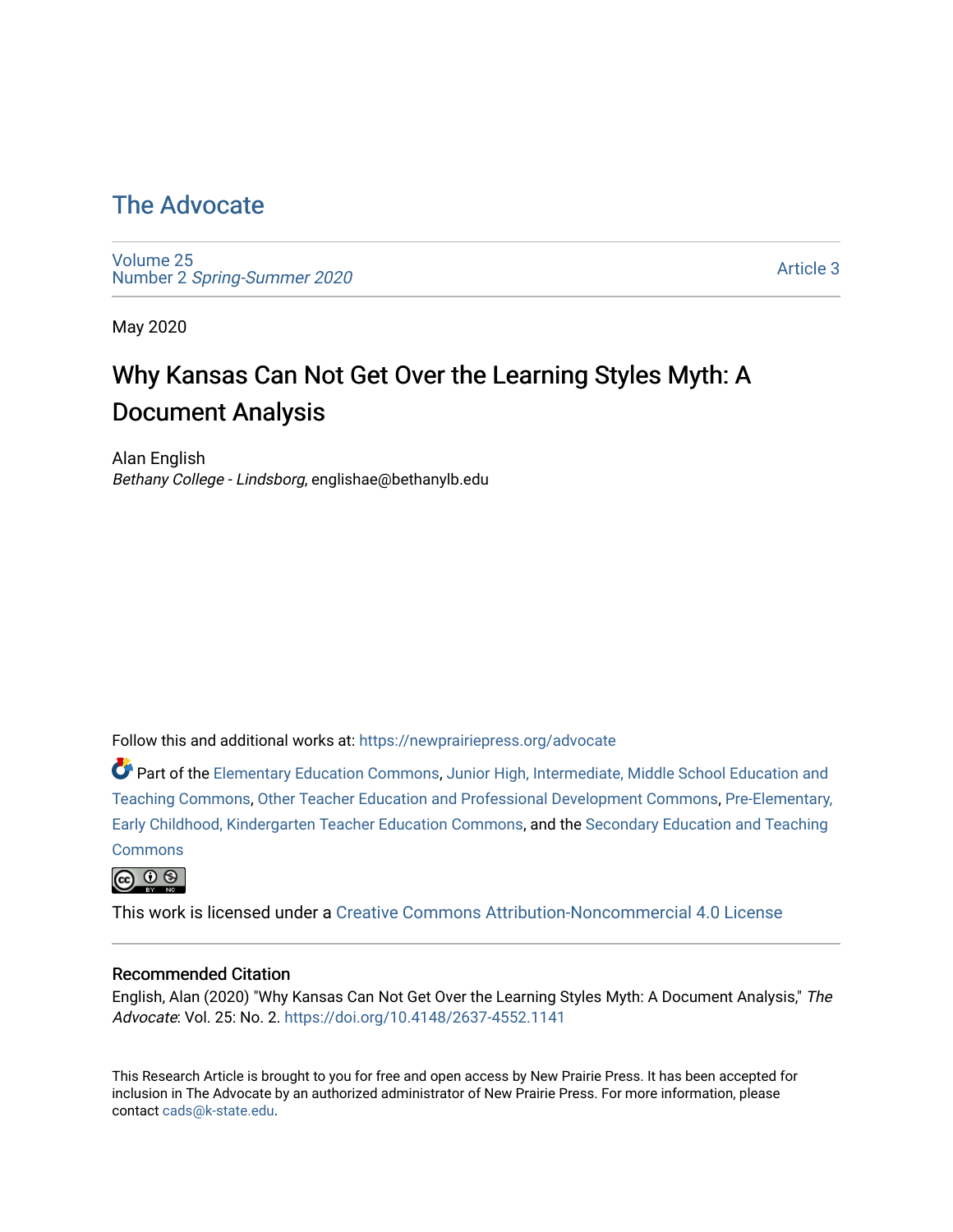# Why Kansas Can Not Get Over the Learning Styles Myth: A Document Analysis

#### **Abstract**

The term "learning styles theory" refers to a belief that students have individualized modes of learning which, once determined, will lead to improved classroom performance if material is presented in that specified mode. Despite a lack of empirical evidence, it is one of the most enduring and wide-spread beliefs in public education, leading many researchers to refer to it as a "myth". This study consists of a document analysis of the Kansas State Department of Education's website, KSDE.org, to determine the degree of influence that learning styles theory has on Kansas's educational system. It is hoped that doing so will lead to greater conversation among all stakeholders as to how learning styles theory can be removed from Kansas classrooms. While evidence of learning styles theory's influence on Kansas educational policy was found, more research is needed to determine the degree of influence it is having on instruction within classrooms.

#### Keywords

Learning Styles Theory, KSDE, Kansas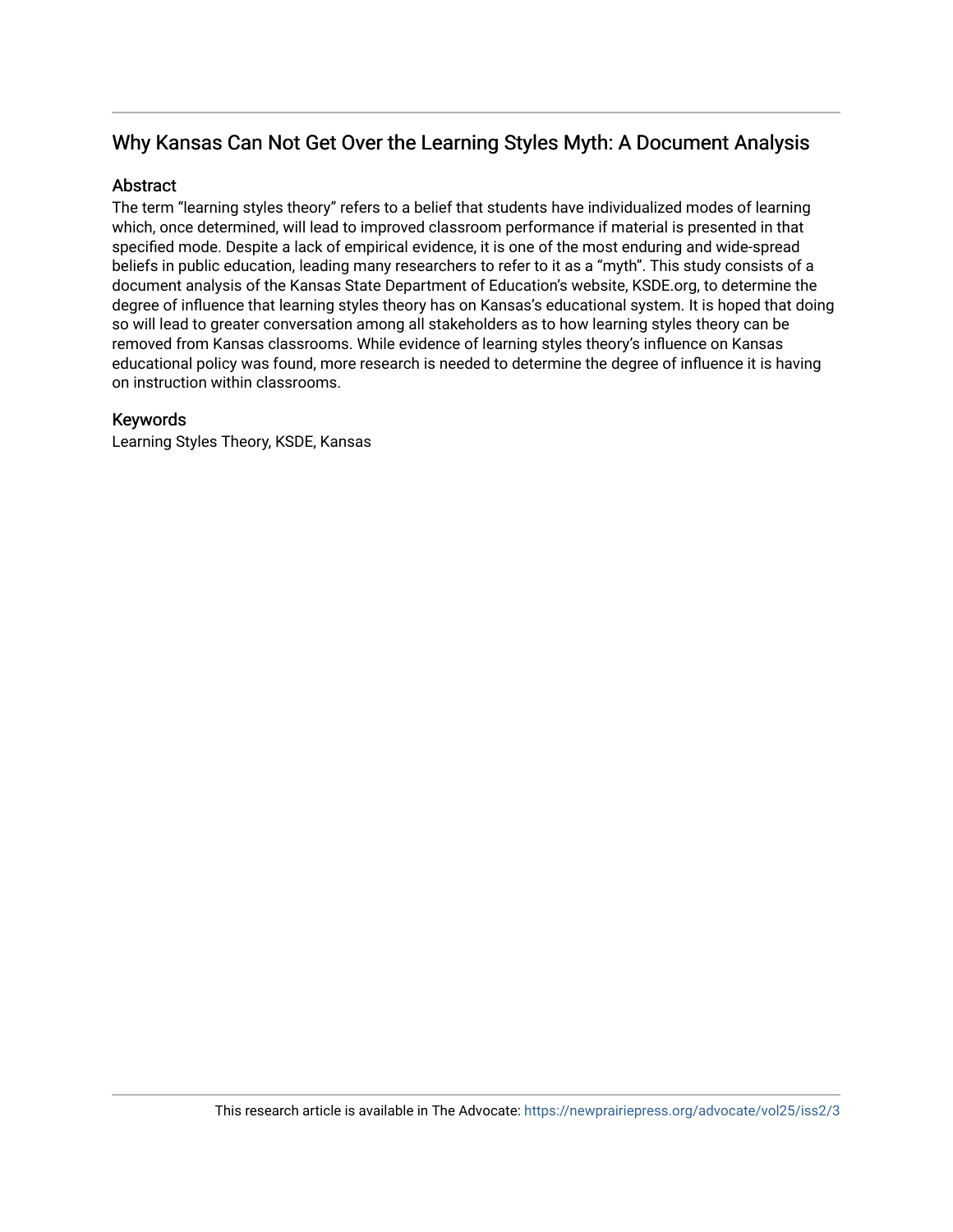# **Why Kansas Can Not Get Over the Learning Styles Myth: A Document Analysis**

# *Alan English, Ph.D., Bethany College*

*Alan English is an assistant professor and Coordinator of Secondary Education in the Department of Education at Bethany College in Lindsborg, Kansas. He can be reached at Englishae@bethanylb.edu.*

Educators and researchers have long strove to understand what strategies constitute best practices for inciting learning in the classroom. Among the most endeared of these strategies in modern history is learning styles theory. Despite its devoted following, there is no empirical evidence that implementing this theory can increase learning in the classroom. This study sought to determine the degree of entrenchment this theory has on the Kansas State Department of Education (KSDE) through a document analysis of their website, KSDE.org. In doing so, it is hoped that a dialog between all shareholders (researchers, teachers, administrators, parents, policy makers, etc.) will be opened and Kansas's educational system will continue to be reformed along research-based instructional practices.

#### **Learning Styles Theory**

In assessing the prevalence of learning styles theory in Kansas's educational system, it is first necessary to define the term. Based on its popularity alone, one would assume that this is a straightforward task. Indeed, any simple internet search will lead to countless websites, assessments, editorials, and educational products for sale. However, there is little continuity within the learning styles community. A review by Coffield, Moseley, Hall, and Ecclestone (2003) found 71 distinct learning styles models and did not claim that this list was exhaustive. Put broadly, however, these models all contend that students have individualized modes of learning which, once determined, will lead to greater classroom performance if material is presented in that specified mode. The most popular of these learning styles models is the VARK model, which categorizes students into visual, auditory, reading/writing, and kinesthetic learners. At times, reading and writing is apparently discarded, and the VAK (visual, auditory, kinesthetic) model is used (Wininger, Redifer, Norman, Ryle, 2019).

Despite the discontinuity of the learning styles theory, nearly all learning style theory proponents adhere to some version of the second half of my definition of learning styles theory above. That is, that students experience greater learning when curricular material is presented to them in their specified learning style. This is referred to as the meshing hypothesis (Pashler et al., 2009). This is the justification for which instruction should be individualized based on students' learning styles, and void of the meshing theory, learning styles are reduced to something more like learning preferences that are more a matter of convenience than best educational practice. This becomes problematic because even if the first half of my definition (that learning styles exist) is assumed, learning styles assessments have been demonstrated to be dubious at best, with poor reliability, validity, and predictive power. What is more, most learning style assessments are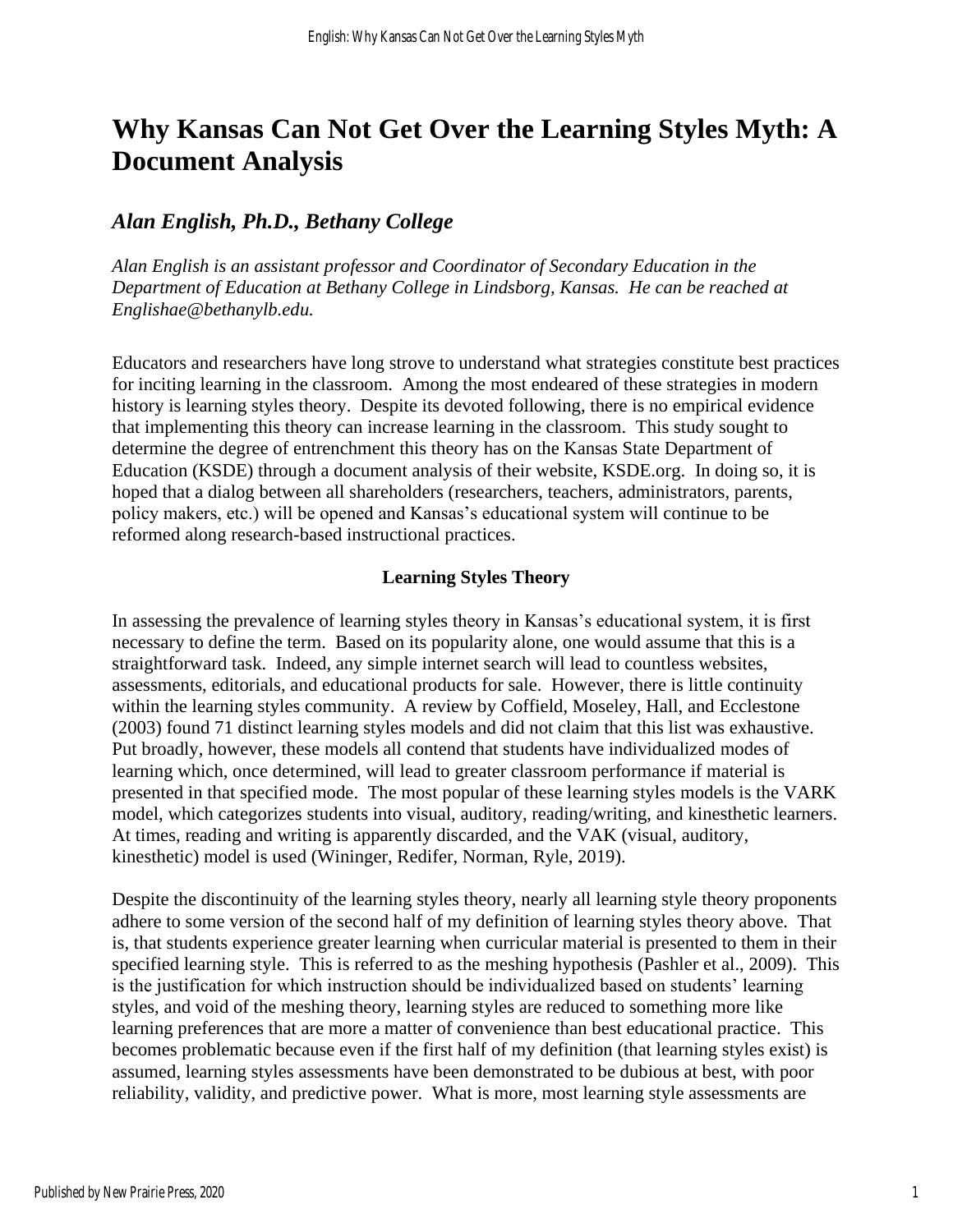self-reported, which is chronically unreliable. Essentially, the mode of instruction that a student reports preferring is not necessarily the one that he or she learns most effectively with (Kirschner, 2017).

Widespread, albeit vague, claims of the potential benefits of implementing learning styles theory include (but are not limited to) increased motivation, prolonged concentration, improved memory and retention, and strengthened self-advocacy skills (Scott, 2010). Nevertheless, it has been well documented that the empirical evidence to support such claims is painfully weak (Gudnason, 2017; Kirschner, 2017; Newton & Miah, 2017; Pashler et al., 2009; Pomerance et al., 2016; Scott, 2010). This lack of empirical evidence has led some researchers to go so far as to refer to learning styles as a myth (Kirschner; 2017; Nancekivell et al., 2020; Newton, 2015; Riener & Willingham, 2010), snake oil (Scott, 2010), debunked (Pomerance et al., 2016), pseudo-science (Pomerance et al., 2016), and an emperor without clothes (Kirschner, 2017), indeed strong language for academic writing. Failures to demonstrate a correlation between students' presumed learning style and increased learning have been well documented and too numerous for a comprehensive list here. One recent example, however, includes a study in which students' learning styles were associated with subjective aspects of learning (such as how a student predicted they would do on the assessment) but not objective measures (their actual performance on the assessment) (Knoll et al., 2017). In another study, medical students were categorized as either intuitive or sensing learnings. Instruction was then individualized based on these categories. No significant improvements in learning outcomes were demonstrated (Cook et al., 2009). Despite such failures to find a correlation between learning style and classroom performance, learning styles still appear in many education textbooks (Wininger et al., 2019) and learning styles proponents are widespread in higher education (Newton, 2015; Newton & Miah, 2017).

It should also be noted that even if new data demonstrated a benefit to implementing learning styles theory into classrooms, the demonstrated effect size would need to be far stronger than statistically significant to be cost effective. Schools have a finite amount of resources, and implementing any new strategy requires already busy teachers' time. To fully implement learning styles theory, each student would need to be tested for their learning style, and lessons would need to be individualized to each student. Necessary materials (most notably learning styles assessments) would be a substantial expense for a school district, taking away their ability to implement other programs or purchase other materials (Pashler et al., 2009). Furthermore, it would be difficult to place value on the opportunity cost associated with learning style assessments taking place over classroom instruction. In light of the lack of evidence for learning styles theory's effectiveness and the potential expense of time and resources to implement such a strategy, learning styles theory can not be recommended as best practices for schools to adopt in Kansas nor elsewhere.

# **Methods**

This study aimed to determine the influence that learning styles theory has on Kansas's educational system at the state level. Toward this aim, a document analysis of KSDE's website, KSDE.org was conducted from January to March of 2020. Analysis of the website was conducted through four techniques. First, the search engine in the website itself was used. The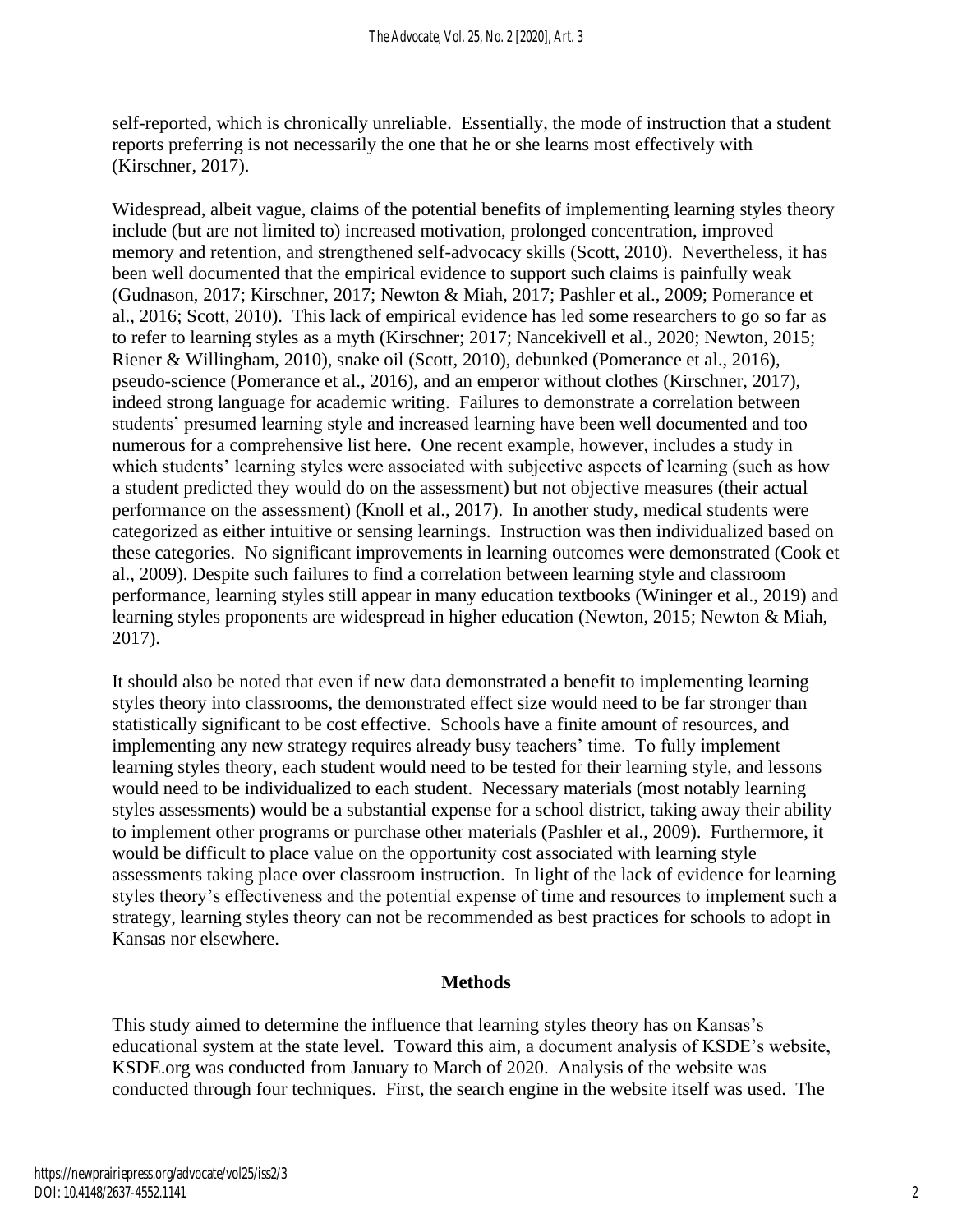terms "learning styles", "learning modalities", and "differentiation" were used to retrieve potential hits related to learning styles theory. Second, a general internet search was conducted. The same terms, accompanied with "KSDE" were used. Only hits within KSDE's website were considered for this study. Third, throughout the website, the "find" function was used with the above terms. Finally, the most time consuming of the four methods was a more manual search of the website. Documents, videos, presentations, and other content related to differentiation or generally deemed to be noteworthy in their influence on Kansas educational policy were read, viewed, and analyzed. While this categorization of noteworthy data is admittedly subjective, the size of KSDE's website made a comprehensive search unreasonable, particularly for a singleresearcher project. Sources were manually searched based on the author/creator's position within KSDE, the degree to which the content was likely to impact practices in the classroom, and the general availability of the document. Because of the size of the website, many pages are exceedingly complicated to find, and therefore unlikely that a classroom teacher will regularly find and implement. Documents related to the Kansas CAN program were given particular attention to this manual search. Despite this limited manual search, a data saturation point was determined, as the same references to learning styles were found with multiple methods, and no more references could be found. This was determined sufficient to bring confidence in addressing the research question.

Each time a potential reference to learning style theory was found, three questions were considered:

- Is this a reference to learning styles theory?
- Is the reference advancing, detracting, or neutral toward learning styles theory?
- Does this reference have the potential to impact Kansas education in a meaningful way?

First, it needed to be determined if the found reference was truly referencing learning styles theory. Bowen (2009) highlighted the need for document analysis researchers to determine if documents fit into the purpose of their study. Likely due to the discontinuity within learning styles theory, the term learning styles has generalized, taking on a looser definition (Newton  $\&$ Miah, 2017). Learning styles seems to at times to be (incorrectly) used interchangeably with more general educational concepts such as differentiation. Therefore, because there is no single definition of learning styles theory, more general terms such as differentiation are at times used in a context that is indicative of learning styles. References to learning styles, learning modalities or differentiation that were not deemed to truly be related to learning styles theory were ignored thereafter.

Secondly, it needed to be determined what stance each reference was taking toward learning styles theory. If, for example, a document encouraged student teachers to implement learning styles theory, it would (and should) be regarded quite differently from a reference which mentioned the lack of empirical evidence to support learning styles theory.

Third, it was important to determine what practical implications each reference might have. KSDE's website is very large with lots of large documents on it that most classroom teachers have likely never seen. Bowen (2009) illustrated the importance of objectivity and sensitivity while conducting document analysis research. This was particularly relevant to question three.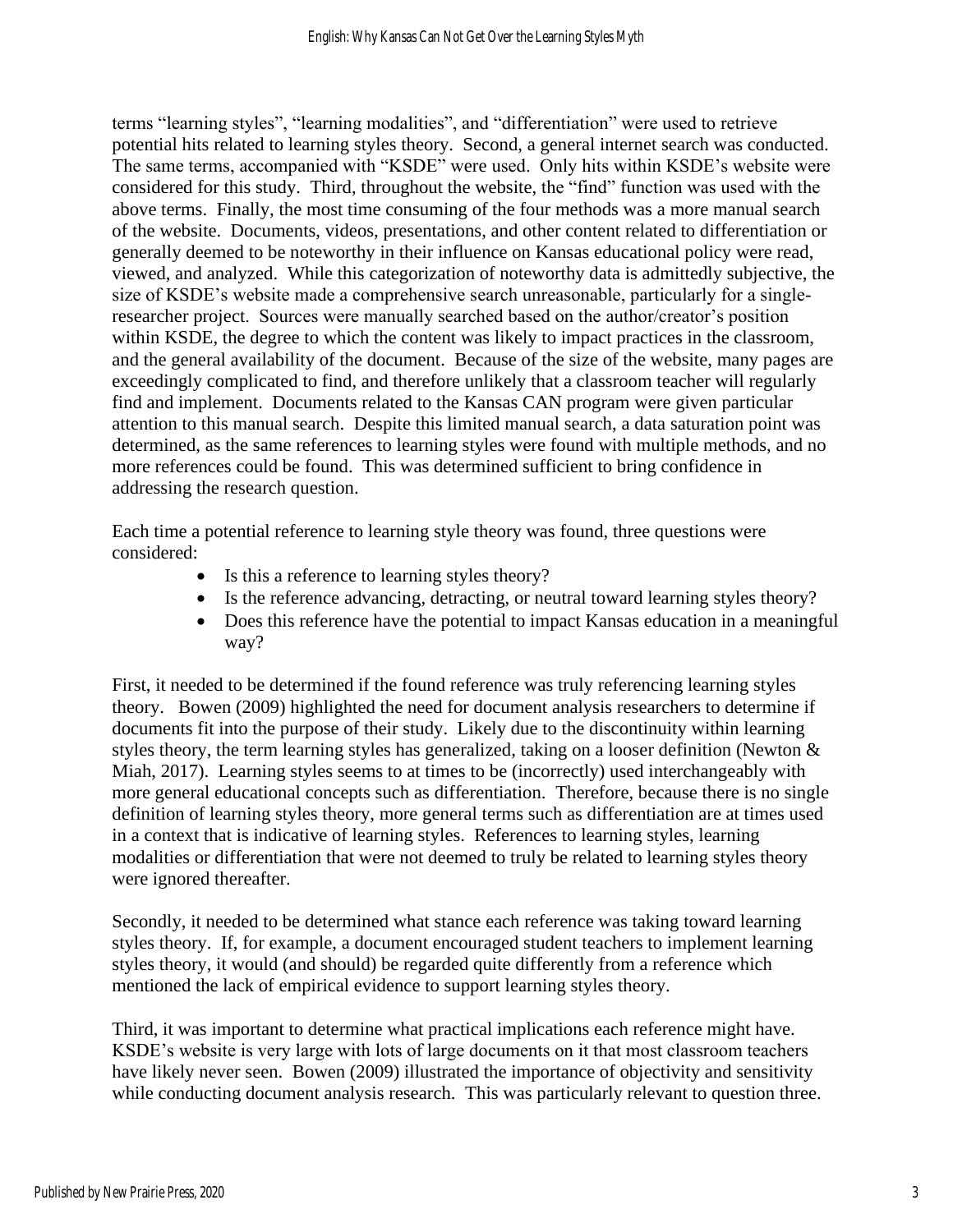It was important that this document analysis refrain from condemning KSDE for archiving material with isolated references to learning styles theory in the depths of the website where they are unlikely to make any real impact on what classroom teachers do. Still, there is lots of content on the website that is used by classroom teachers and administrators to guide practices and policies that impact what goes on in Kansas classrooms. My task was to differentiate between the two and attempt to determine the practical impact that each reference was likely to have.

Collectively, my data analysis strove to put all discovered documents on KSDE's website into proper context. Rather that simply "lifting words and passages from available documents", I considered factors including the representiveness, completeness, purpose, and audience of each document (Bowen, 2009, p. 33) in order to determine the influence that learning styles theory has on education in Kansas.

#### **Results**

Based on the international popularity of learning styles theory and the amount of data on KSDE's website, it was unsurprising that references to learning styles theory were found. In total, nine individual documents, representing a wide variety of perspectives within the educational community were found to recommend, provide resources for implementing, or mandate learning styles theory. These nine documents, however, did not tell a complete story, as many of them had many of references to learning styles theory within them, and they varied widely as to the potential influence they were likely to have on Kansas classrooms. It was found to be useful to categorize these references based on the nature, likelihood of impact, and other contextual factors. See Figure 1 for a visualization of the recovered references to learning styles theory and their categorization.

It should also be mentioned that no references discouraging learning styles theory were found, although this was expected. Documents on KSDE's website, such as curriculum standards, are much more likely to describe what should be taught rather than what should be avoided. Such a lack of negative references should therefore be given negligible attention.

#### **Category One: Low Level or Unclear Likelihood of Impact**

One category of documents that emerged was determined to be relatively benign. In these cases, references to learning styles were small in number, vague, and unlikely to impact classroom practices noticeably. For example, the Kansas State Literacy Plan and Kansas Guide to Learning: Literacy (2017), a 131-page document has one reference to learning styles. In the grade 6-12 section, the Guide encourages teachers to differentiate based on, "content/topic, process/activities, products, environment/learning styles" (p. 93). Put into proper context, learning styles theory appears to be a very small part of the literacy strategy that this Guide is trying to implement and is offered as only one means in which a teacher could differentiate his or her course content. Still, it is problematic that the next line in the guide encourages teachers to pursue "brain-based learning principles", (p. 93) implying that learning styles theory is one such principle.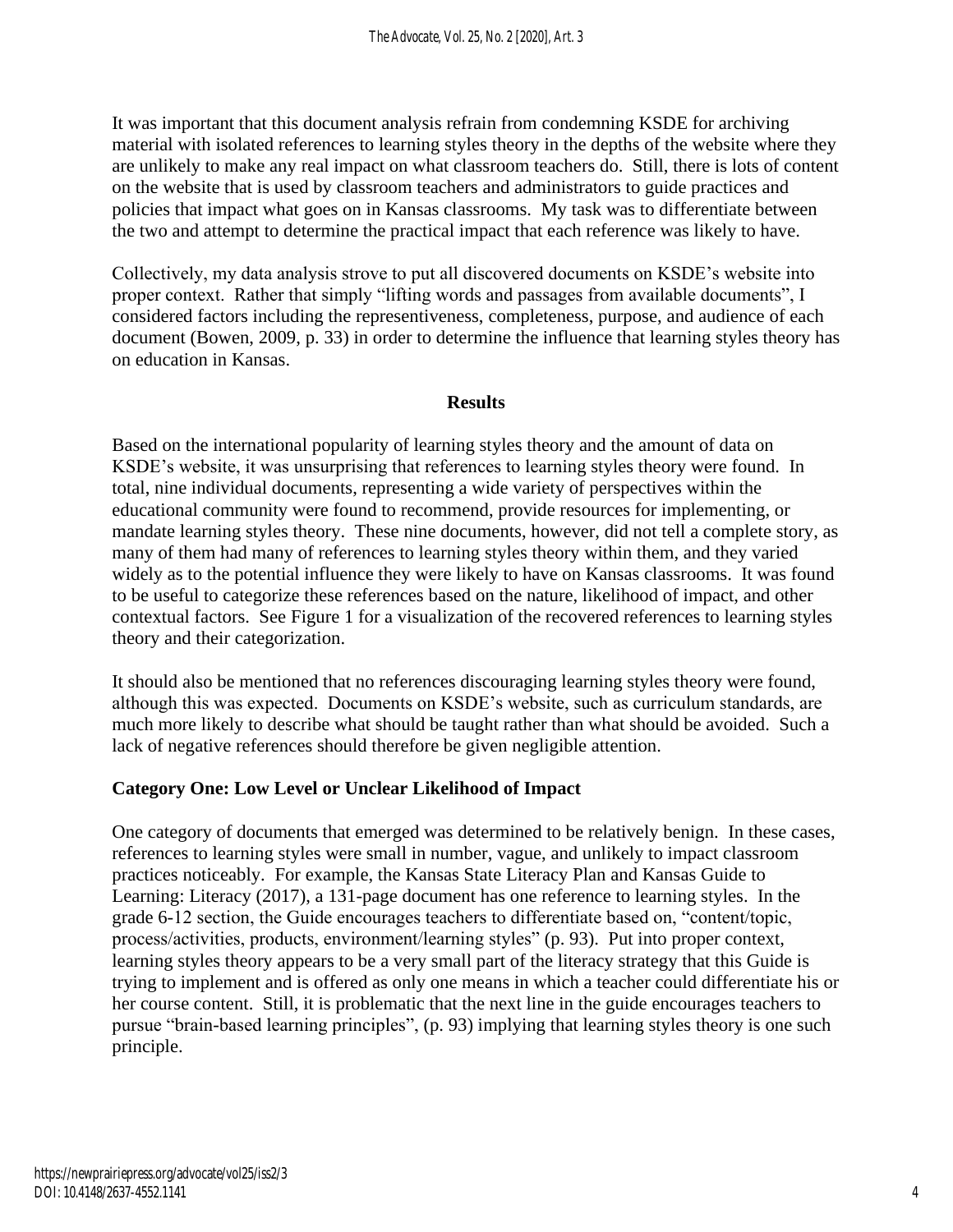Another reference to learning styles theory that could be placed in this first category was found in the "School Counseling Resource" (2020) page. One section of that page is titled, "Career Resources and Individual Plans of Study". In that section, an elementary example of a

#### **Figure 1.**

#### **Categorization of learning style references**

| Document/<br>Website     | <b>URL</b>                                                      | Category       |
|--------------------------|-----------------------------------------------------------------|----------------|
| School                   | https://www.ksde.org/Portals/0/CSAS/Content%20Area%20(M-        | 1              |
| Counseling               | Z)/School%20Counseling/School Coun Resource/Curriculum%20       |                |
| Curriculum               | mapping%20elementary%20example.pdf?ver=2013-12-13-092509-       |                |
| Map/Pacing               | 777                                                             |                |
| Guide $-1$ <sup>st</sup> |                                                                 |                |
| Semester                 |                                                                 |                |
| Middle                   | https://www.ksde.org/Portals/0/CSAS/Content%20Area%20(M-        | 1              |
| School                   | Z)/School%20Counseling/School Coun Resource/Curriculum%20M      |                |
| Counseling               | apping%20Middle%20School%20Example.pdf?ver=2013-12-13-          |                |
| Curriculum               | 093242-997                                                      |                |
| Map, 1                   |                                                                 |                |
| <b>Kansas</b>            | https://www.ksde.org/Portals/0/CSAS/Content%20Area%20(M-        | 1              |
| Individual               | Z)/School%20Counseling/School Coun Resource/Kansas%20Individ    |                |
| Plan of                  | ual%20Plan%20of%20Study%20Checklist.pdf?ver=2013-12-08-         |                |
| Study                    | 234822-707                                                      |                |
| Checklist                |                                                                 |                |
| <b>Kansas State</b>      | https://community.ksde.org/LinkClick.aspx?fileticket=%20mE1d0iK | 1              |
| Literacy                 | M ys%3D&tabid=5899∣=14457                                       |                |
| Plan and                 |                                                                 |                |
| Kansas                   |                                                                 |                |
| Guide to                 |                                                                 |                |
| Learning:                |                                                                 |                |
| Literacy                 |                                                                 |                |
| Financial                | https://www.ksde.org/Agency/Division-of-Learning-               | $\overline{2}$ |
| Literacy in              | Services/Career-Standards-and-Assessment-Services/Content-Area- |                |
| Kansas.                  | F-L/Financial-Literacy                                          |                |
| <b>Kansas</b>            | https://community.ksde.org/Default.aspx?tabid=5302              | $\overline{2}$ |
| English                  |                                                                 |                |
| Language                 |                                                                 |                |
| Arts                     |                                                                 |                |
| Standards.               |                                                                 |                |
| <b>Kansas</b>            | https://www.ksde.org/Portals/0/TLA/Licensure/KPTP%20Content%    | 3              |
| Performance              | 20Guidelines.pdf                                                |                |
| Teaching                 |                                                                 |                |
| Portfolio                |                                                                 |                |
| (KPTP)                   |                                                                 |                |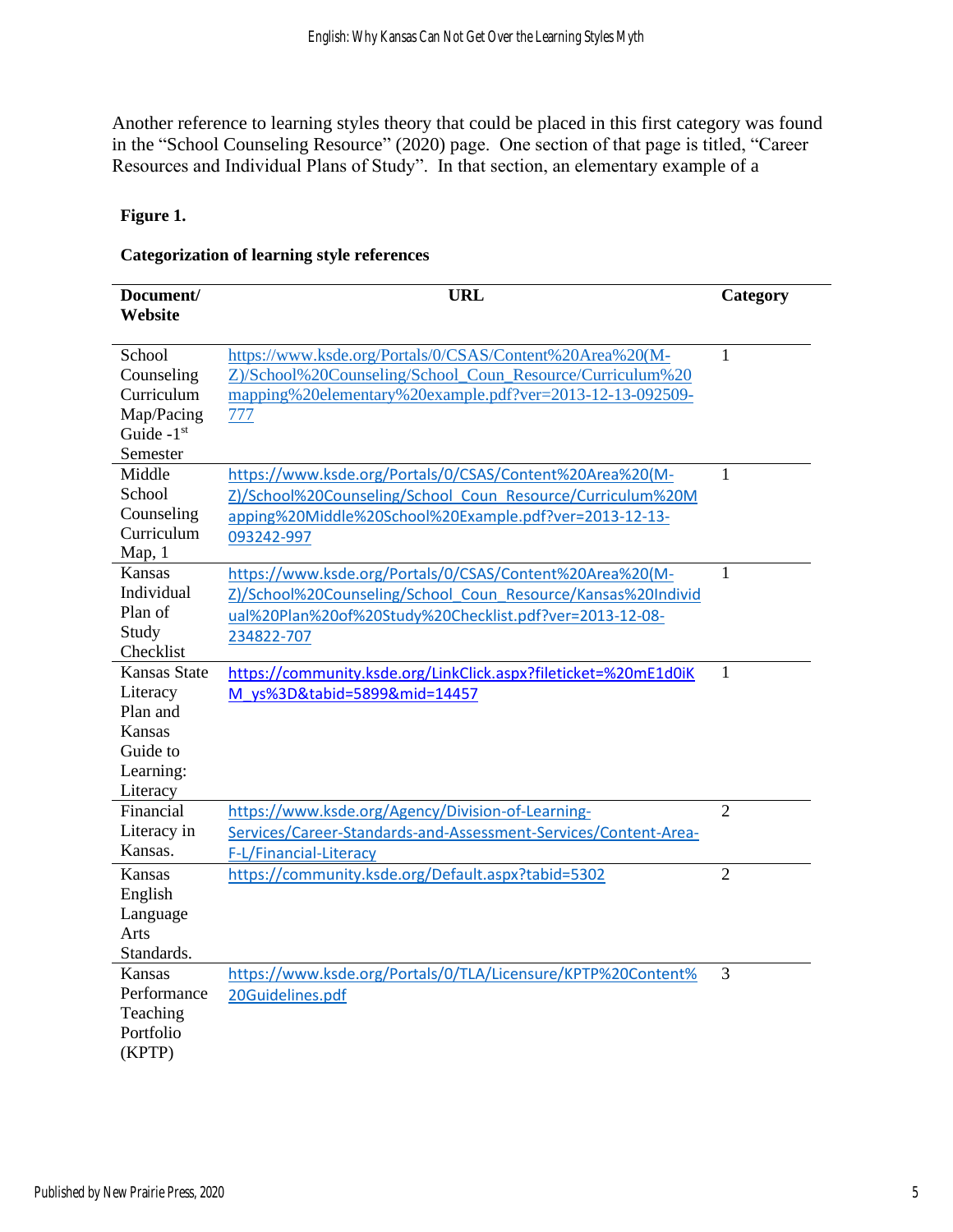| Regulations      | https://www.ksde.org/Portals/0/TLA/Licensure/Licensure%20Docu | 3 |
|------------------|---------------------------------------------------------------|---|
| and              | ments/CertHandbook18-19fulltext%2009042018.pdf?ver=2018-09-   |   |
| <b>Standards</b> | 04-144958-147                                                 |   |
| for Kansas       |                                                               |   |
| <b>Educators</b> |                                                               |   |
| Required         | https://www.ksde.org/Teaching-Learning/School-District-and-   | 4 |
| and              | <b>Student-Services</b>                                       |   |
| Recommend        |                                                               |   |
| ed Student       |                                                               |   |
| and Staff        |                                                               |   |
| Training         |                                                               |   |
|                  |                                                               |   |

curriculum map is provided. That example curriculum map states that students should be able to, "Understand how personal learning styles can impact school achievement." In the same section of the website, a middle school example states that students will be able to, "Use knowledge of learning styles to positively influence school performance", the similar wording of which suggests that this implementation of learning styles theory is a counseling standard, although a relevant standard is not found on the state counseling standards document. There is, however, a document in the same section titled, "Kansas Individual Plan of Study Checklist" (Career Resources and Individual Plans of Study section). In that document, both middle and high school students are expected to take a learning style assessment. First, regarding the example curriculum maps, it should be noted that KSDE did not write either of these documents. They are examples written and provided by two schools. Secondly, given that learning styles do not appear on the state counseling standards but do appear on these resources calls into question the degree to which these expectations impact real world practices in Kansas schools. Greater clarification is needed to fully determine the level of impact that this reference is making in Kansas classrooms.

# **Category Two: Moderate Likelihood of Impact**

A second category was deemed to be more significant, due to its comparatively increased likelihood to impact practices in the classroom and more specific direction to implement learning styles theory. For example, within the English Language Arts standards (2012) page, there is a document which provides guidance for English Language Arts teachers on how to use online resources, which, it says can, "can foster engaging learning opportunities that appeal to a variety of learning styles" (Online Resources section). To be fair, this mentioning of learning styles is fairly obscure, and the absence of learning styles theory from the English Language Arts standards indicates that (as mentioned above) that the overall impact of learning styles theory on English Language Arts curriculum should be considered moderate. Nevertheless, this passage is directing teachers to implement specific teaching strategies based on practices that lack empirical evidence.

A second document of moderate potential impact was the "Financial Literacy in Kansas" (2020) page. In it, KSDE offers "support to local school districts concerning personal financial literacy instruction for K-12 schools" (2020). On that page, the "K-12 Classroom Resources" section, offers questions that teachers should ask of resources they're considering to utilize for classroom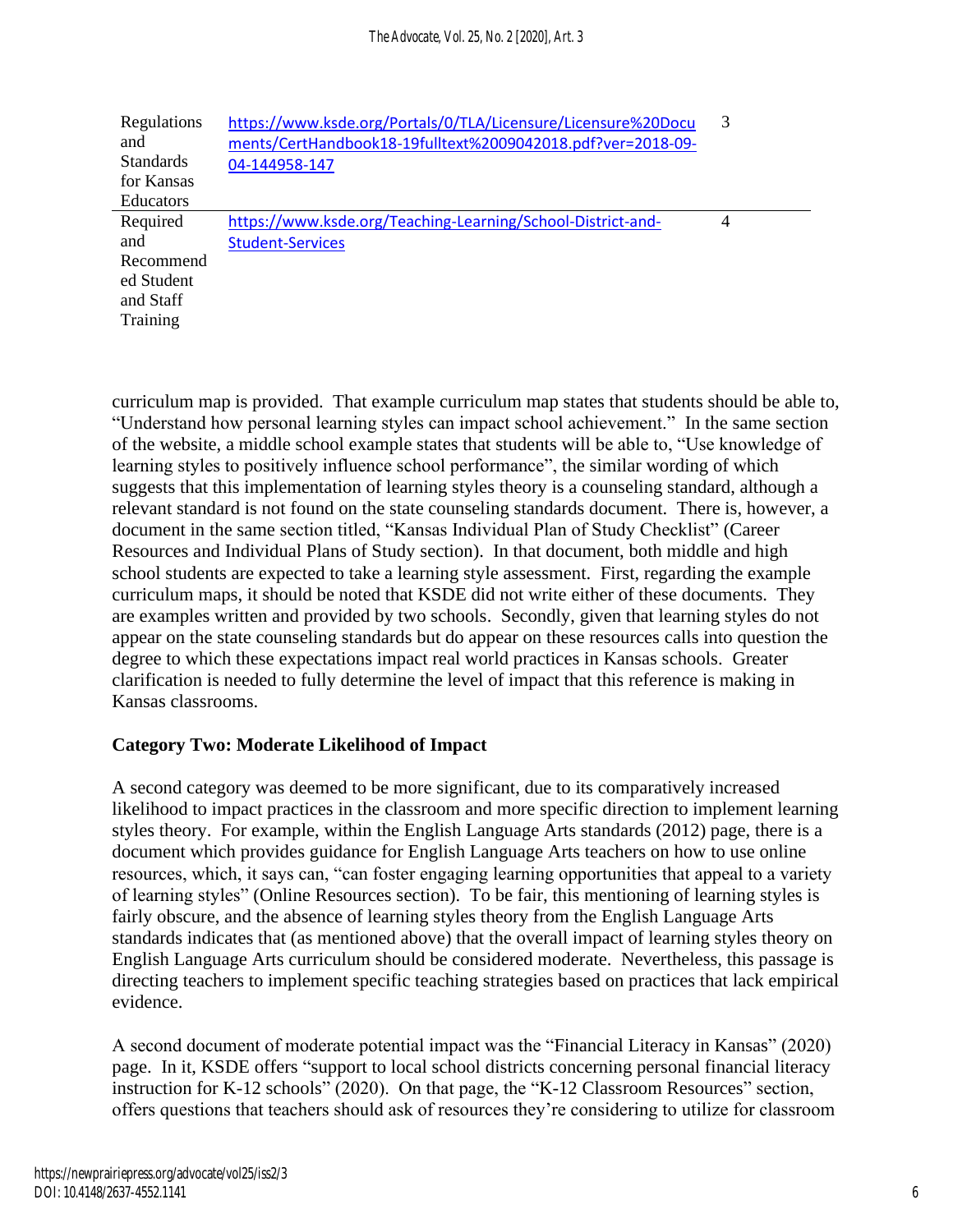instruction. Question five (of five) is, "Is the Instructional design research-based and/or evidence-based, age appropriate, and allows for multiple learning styles? (NOTE: Research should be educationally sound.)" (2020). This reference was deemed concerning for two reasons. First, the "Financial Literacy in Kansas" page presumes to primarily be a resource for schools interested in implementing financial literacy. Therefore, any resources they access will be foundational for the entire program. A second note of concern is not only that learning styles theory is referenced but the specific association between learning styles theory and researchbased practices in education.

# **Category Three: Teacher Education Programs**

A third category of influence of learning styles theory in Kansas education was that upon teacher educator programs. The "Regulations and Standards for Kansas Educators" (2018-2019) is a document which, "combines regulations for licensure with those for accrediting and approving teacher preparation programs" (p. 3). Essentially, this document establishes regulations for what is required of a teacher educator program in order for its graduates to be licensed by the State. The expectation that pre-service teachers understand and be able to implement learning styles theory runs throughout the document. In fact, a "find" search of the phrase "learning styles" results in 24 hits. To be fair, this volume of references is largely due to the nature of the document. Because every content area which KSDE licenses has a section in the document and nearly every content area references learning styles theory, the result is a large number of references. Still, most of the references are specific and direct that teacher educator programs are required to implement instruction of learning styles theory. For example, elementary education majors are required to, have "knowledge of learner strengths, interests and differing learning styles to plan instruction and establish/maintain rapport with learners" (p. 125).

Another document which requires teacher educator programs to implement learning styles theory is the Kansas Performance Teaching Portfolio (KPTP) (n.d.), which is a portfolio that many Kansas colleges and universities require of their pre-service teachers during their clinical practice. This document requires student teachers to demonstrate that they, "address multiple learning styles and intelligences" (p. 19) and "differentiate for a range of abilities and learning styles" (p. 16) in their students.

This category of references to learning styles theory was deemed particularly troublesome because of the nature of the references and the power dynamics at play. In previous categories of learning styles theory references, learning styles theory is offered as a resource or strategy that teachers would do well to implement. Nevertheless, they largely carry the implication that it is an option or one potential way that teachers can differentiate. In this category, however, learning-styles theory is presented not only as a requirement for teacher educator programs to implement into their coursework but pre-service teachers to implement into their instruction during their clinical practice experience. Both references carry with them a potential consequence (through lack of accreditation and reduction of grade respectively) if learning styles theory is not implemented.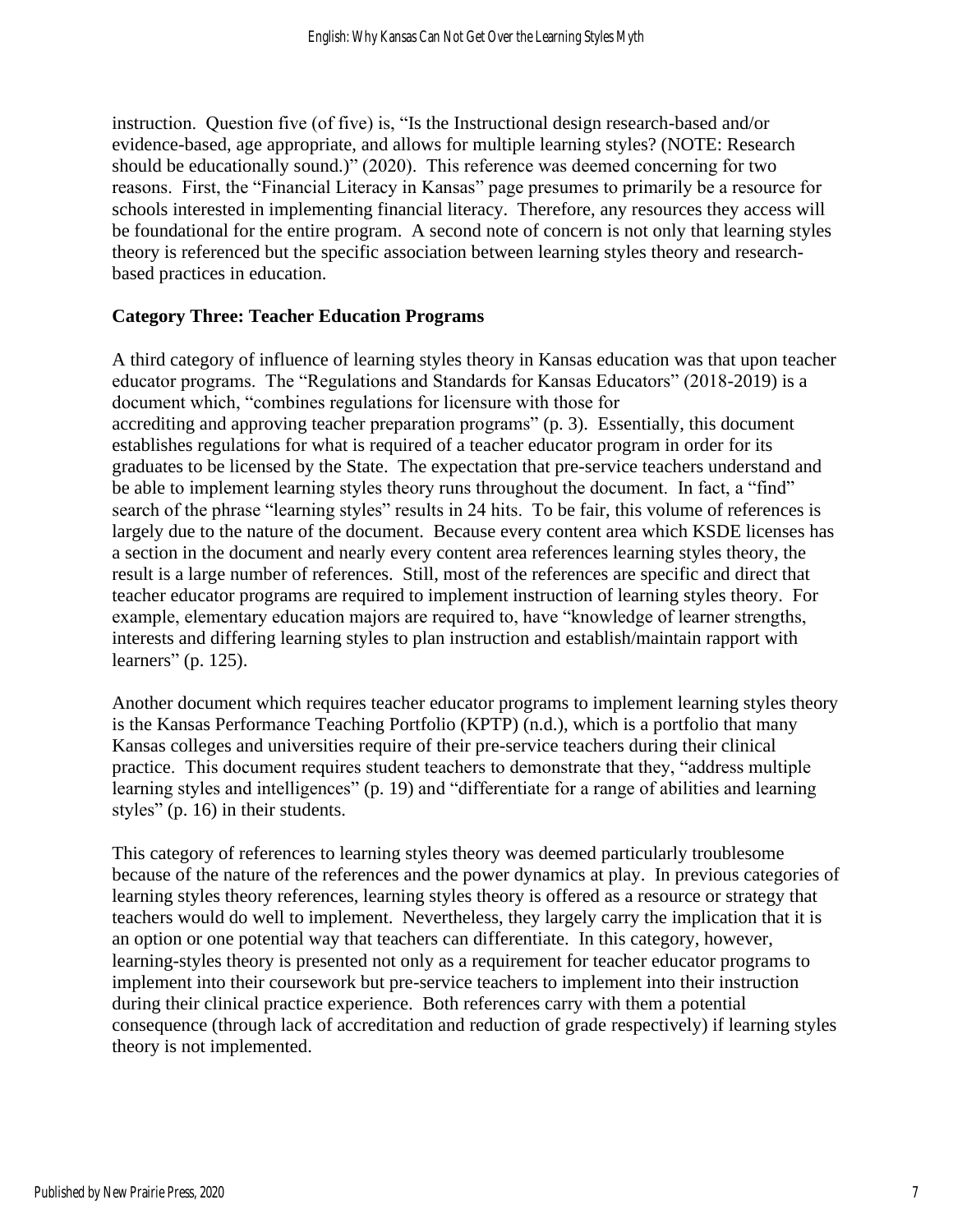### **Category Four: Old Website Versions**

A final category of the influence of learning styles theory should also be mentioned. KSDE's "Required and Recommended Student and Staff Training" (2020) page provides teachers and administrators with a variety of resources that are broadly categorized under, "Leadership Training, Prevention and Responsive Culture, and Student Safety and Wellness". In what appears to be an older version of the page which can still be accessed through a general internet search it claimed, "Effective professional development is timely, needs based, integrated, and appeals to a variety of learning styles" (How? section). In the current version of the page, however, that section has been removed and no reference to learning styles theory is present. While it is unclear why this reference was removed or if it was part of a conscious effort to remove references to learning styles theory, this change to the website should be praised and replicated.

### **Discussion and Conclusion**

The aim of this study was to determine what level of influence learning style theory has on the Kansas educational system through a document analysis of the KSDE website, KSDE.org. Far from a condemnation, the purpose of doing so is to bring about more productive conversations between all those invested in Kansas schools to continue aligning practices in the classroom with evidence-based strategies. As anticipated (based on the international popularity of learning styles theory) evidence of learning styles theory's influence can be found in policies that guide practices in Kansas classrooms.

It may be tempting to categorize learning styles as an educational fad that will harmlessly pass in its own time. Doing so may be overlooking the real harm which learning styles theory can cause. While educators and policymakers implementing learning styles theory undoubtedly have good intentions, learning styles theory is just another way to label students, defining what they are capable of learning and what they are not, and place artificial limitations upon them. If students are told that they are a specific learning style, the implication is that they are incapable of learning effectively in any other format. What is more, it is also conceivable that students receiving content in their supposed learning style could have a false sense of security that they will be successful (Newton & Miah, 2017). Perhaps even more discouraging as to the implications of learning styles is the effect it may have on teachers. There is some evidence to suggest that learning styles theory may encourage teachers to develop more entrenched assumptions about their students' capabilities, maintaining those assumptions even after a student has exceeded them (Scott, 2010). Particularly given the emphasis that the Kansas Can initiative has placed on social-emotional learning, any educational practices which places stereotypes, limitations, and assumptions upon students deserves heavy scrutiny.

So why does this myth persist in Kansas and elsewhere? Undoubtedly there are many researchers, administrators, teachers, and policy makers in our state that are dedicated and talented enough to ensure that the best available information and strategies are being applied into practice in Kansas classrooms. First, learning styles theory has been problematic to stamp out because its most general claims are indeed true: students differ from each other (Riener & Willingham, 2010). What is more, teachers are constantly bombarded with antidotal evidence of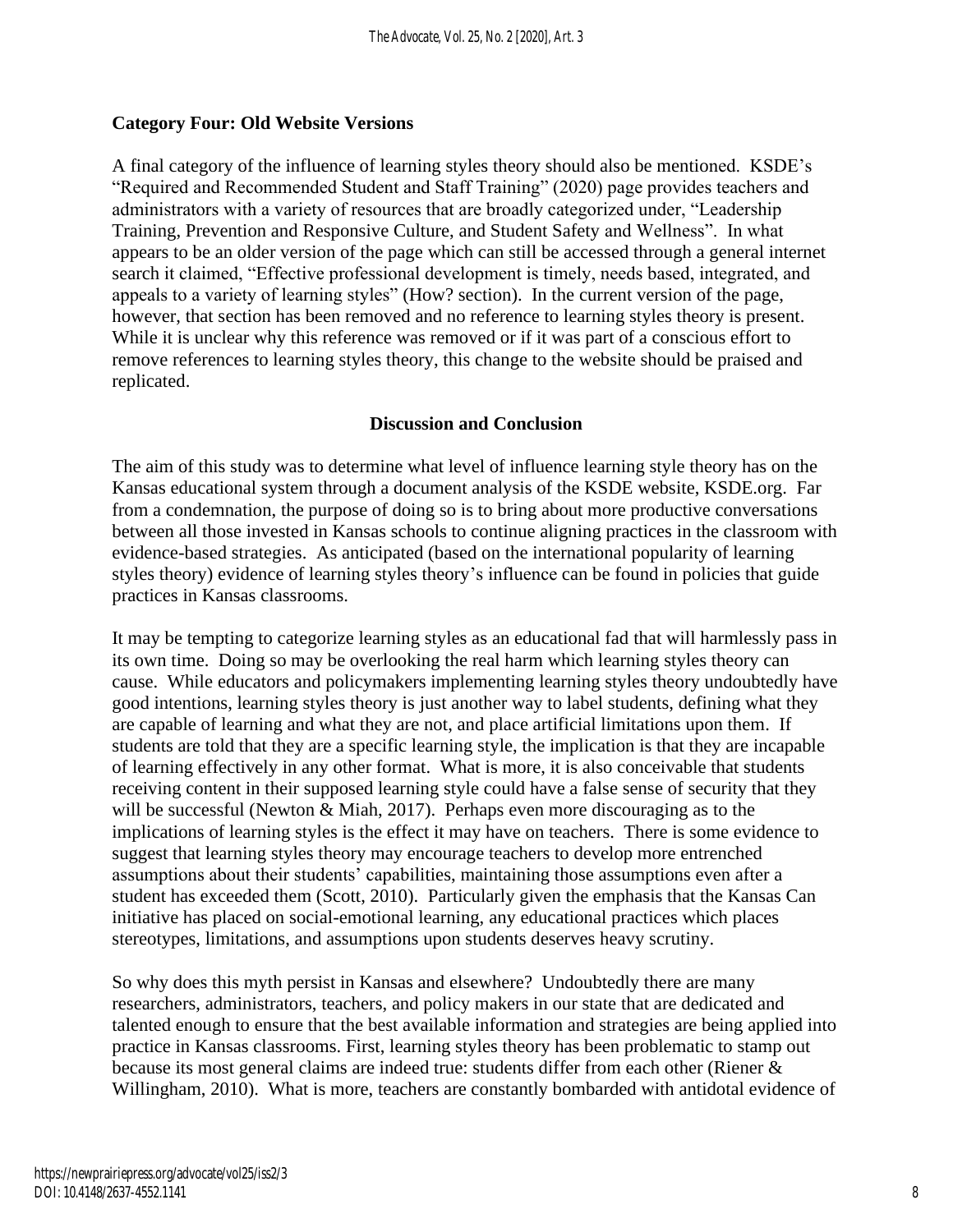learning styles theory. Nearly every teacher has seen students gravitate toward a particular lesson or suddenly understand a concept when retaught in a different manner. Those same, well intended teachers are then prone to confirmation bias, noticing those antidotal experiences which seem to confirm the existence of learning styles theory (Riener & Willingham, 2010).

The popularity of learning styles theory has also likely led to a well-known psychological phenomenon known as Pygmalion or Rosenthal Effect, where teachers elevated expectations of a student (based on the fact that they are being taught in their supposed learning style) leads to improved performance. Essentially, teachers who implement learning styles theory may be creating a self-fulfilling prophecy (Kirschner, 2017). If teachers think students will perform better, their instruction adjusts accordingly. For example, they may hold students to more rigorous standards or allow for corrections to assignments based on the belief that they are capable of doing better. In turn, the students' performance improves.

Finally, learning styles theory likely persists because it fits into the egalitarian (and wellintended) views of public education. That is, that all students have self-worth and are capable of learning (Riener & Willingham, 2010). Indeed, that is much of the philosophy that led America to universal public education in the first place. That philosophy, however, has been morphed by learning styles theory to suggest that all students have specific learning styles that can be harnessed if only the teacher is willing and able to do so. Such an attitude ignores, however, the well-documented fact that students vary in academic ability and places an unrealistic burden on teachers when their students are not successful. Indeed, learning styles theory, when perhaps taken to its extreme, would suggest that any student's failure can be explained by the fact that they were not taught in the proper learning style (and it is the teacher that is therefore to blame).

Based on all these above factors and learning styles theory's international popularity, it should not be surprising that learning styles theory seems to have some influence on Kansas schools. Greater research needs to be done, however, as to the degree of influence learning styles theory is having on Kansas classrooms, how it is being implemented, and why those implementing it are doing so. Perhaps what is needed even more than further research, however, is greater conversation between all stakeholders as to how Kansas schools can continue to be driven along research-based lines.

#### References

- Bowen, G. (2009). Document analysis as a qualitative research method. *Qualitative Research Journal 9*(2), 27-40. doi: 10.3316/QRJ0902027
- Coffield, F., Moseley, D., Hall, E., & Ecclestone, K. (2004). *Learning styles and pedagogy in post-16 learning: A systematic and critical review*. Learning and Skills Research Centre.
- Cook, D., Thompson, W., Kris, G., & Thomas, M. (2009). Lack of interaction between sensingintuitive learning styles and problem-first versus information-first instruction: A randomized crossover trial. *Advances in Health Sciences Education 14*(1), 79-90. doi: 10.1007/s10459-007-9089-8
- Gudnason, J. (2017). Learning styles in education: A critique. *BU Journal of Graduate Studies in Education 9*(2), 19-23.
- Kansas State Department of Education. (n.d.). *Kansas Performance Teaching Portfolio.*  https://www.ksde.org/Portals/0/TLA/Licensure/KPTP%20Content%20Guidelines.pdf